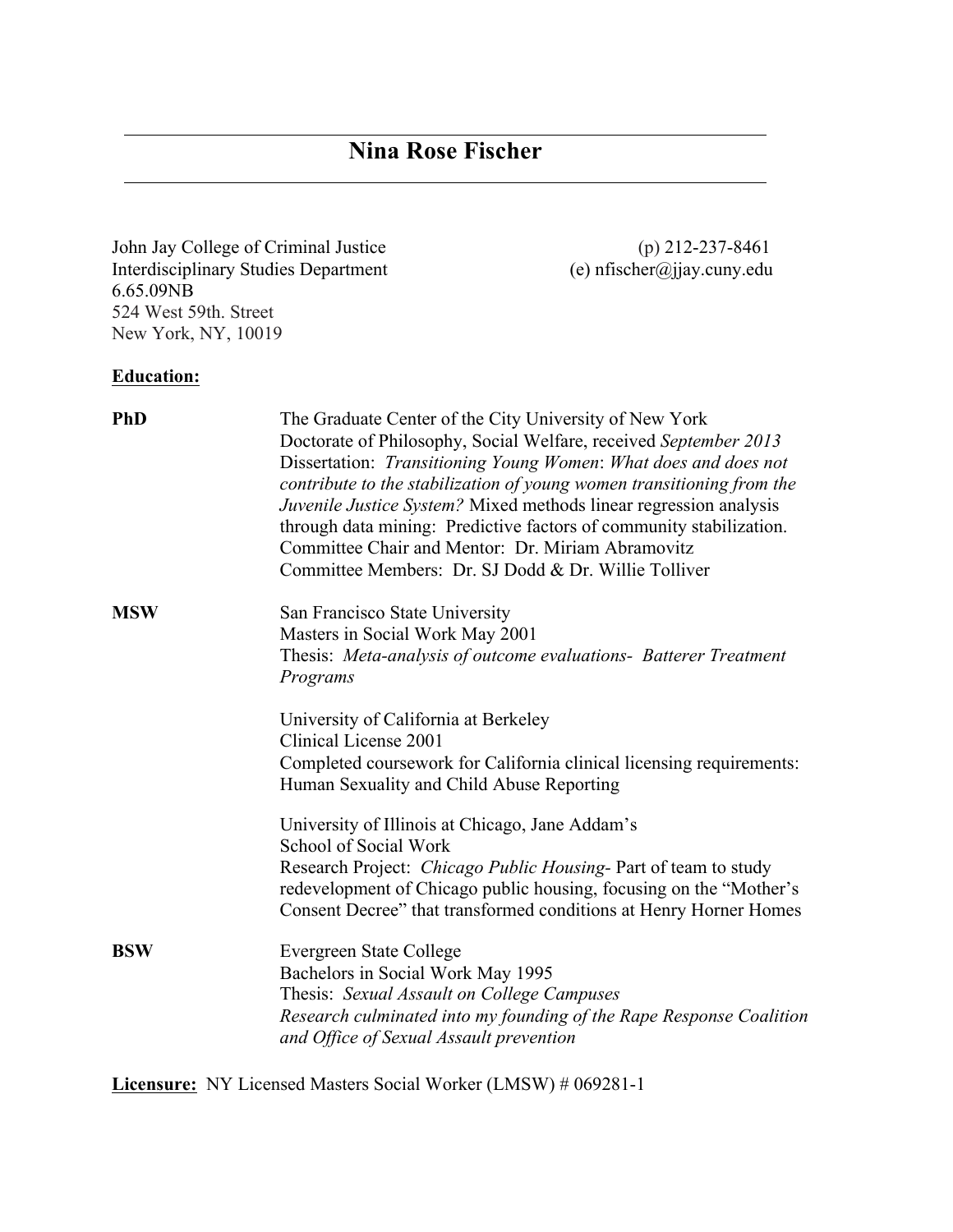#### **Research Interests:**

Mixed methods research and data mining; youth justice policy, practice, and research; community stability for youth in the child welfare and juvenile justice systems; racial, gender and class disparities in the criminal justice and child welfare systems; and place based cross system approaches to improving wellness outcomes in communities.

### **Publications:**

### **Peer-Reviewed Publications: Submitted Sent for Peer Review**

- Fischer, N.R. (September, 2018). Double Bind and Doing Time: Young Women in the Juvenile Justice System. Sexuality Holds the Key. The Problem and History, submitted to *Women and Criminal Justice*, sent for peer review, awaiting response (page count 30; word count 7773).
- Fischer, N.R. (September, 2018). Innovations in Youth and Police Relations: A Pilot Study, submitted to *Crime and Delinquency*, sent for peer review, awaiting response (page count 30; word count 7735).
- Fischer, N.R. (September, 2018). Harm Reduction: Real Drug Education for Teens a Pilot Study, submitted to *Drugs: Education, Prevention and Research* sent for peer review, awaiting response (pages 25; word count 6913).
- Fischer, N.R. (May, 2018). Gender Differential: Criminalization of Sexuality and Keeping Young Women Out of Jail, submitted to *Feminist Criminology*, sent for peer review, awaiting response (page count 40; word count 10203).

#### **Book in progress:**

Fischer, N.R. (2019). *Youth and Police the Power of Peace*. Initial chapters in preparation for submission to Routledge (in process).

#### **Book Chapters:**

- Fischer, N.R. (2011). Model Approaches for Children and Youth with Serious Emotional Disturbance: Systems of Care and Wraparound. In S.A. Estrine, R.T. Hettenbach, H. Arthur & M. Messina (Eds.), *New Directions in Behavioral Health: Service Delivery Strategies for Vulnerable Populations (*pp. 87-104). New York, NY: Springer Publishing.
- Arthur, H.; Bowler, S & Fischer, N.R. (2011). Children Youth and Families. In S.A. Estrine, R.T. Hettenbach, H. Arthur & M. Messina (Eds.), *New Directions in Behavioral Health: Service Delivery Strategies for Vulnerable Populations*, (pp. 71-85). New York, NY: Springer Publishing.

#### **Reports:**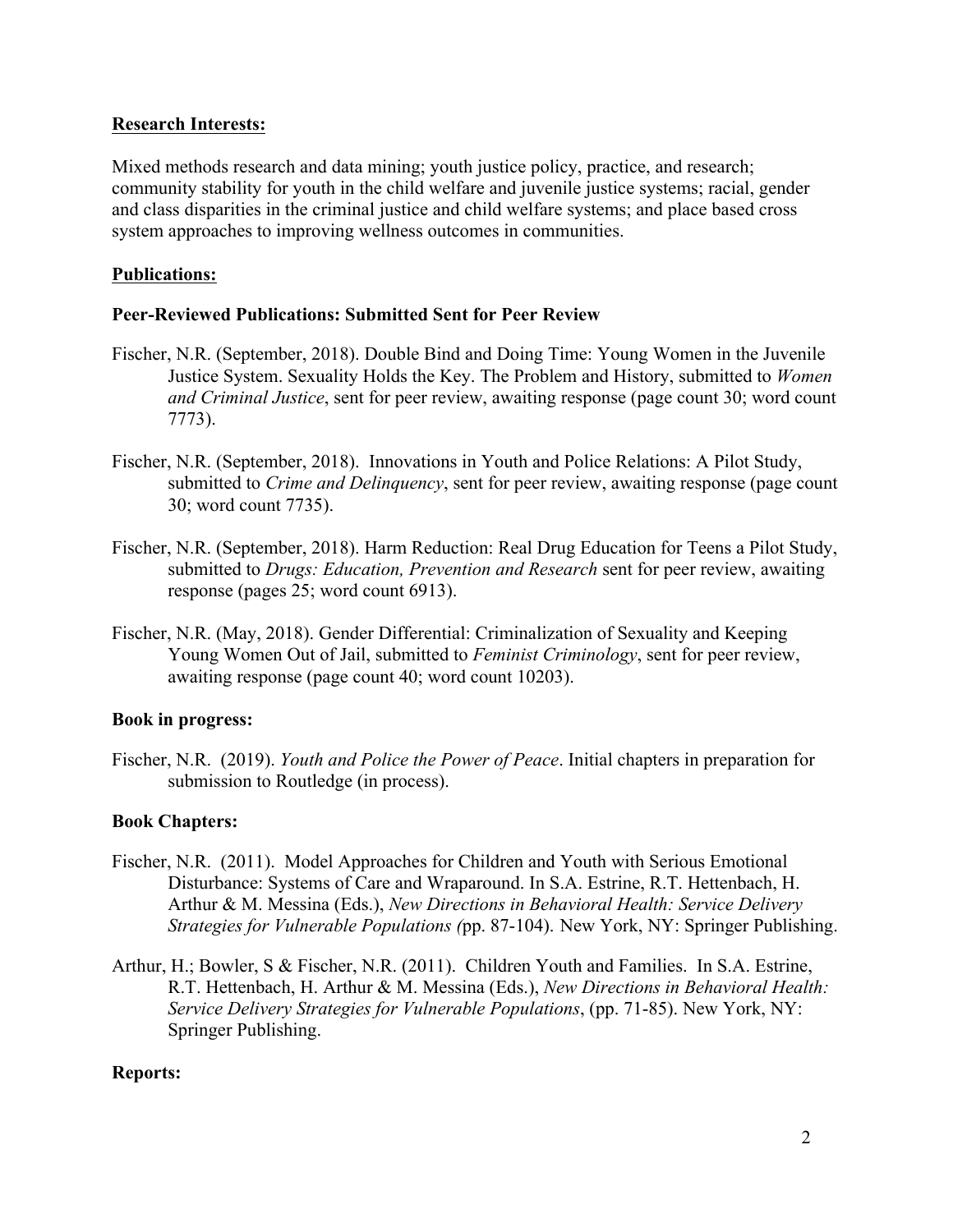- Fischer, N.R. (July, 2018). *Evaluation of Youth Police Initiative, Kansas City, Missouri*. Research report funded by the Boy and Girls Club of America (page count 15; word count 5620).
- Fischer, N.R. (April, 2018). *Safety First: Real Drug Education for Teens Pilot Study*. Research report funded through a grant from the Research Foundation and Drug Policy Alliance (page count 41; word count 14777).
- Fischer, N.R. (Fall, 2017). Fischer, N.R. (Fall, 2017). *Youth Police Initiative Training Brownsville Pilot Study Report*. Research report funded through a grant from the Office of the Advancement of Research (page count 12; word count 4651).
- Fischer, N.R. (July, 2016). *NAFI Youth & Police Initiative Training Hempstead and Wyandanch Long Island*. Research commissioned by the Nassau and Suffolk Department of Probation (page count 15; word count 4535).
- Division of Criminal Justice Services. (2014). *Statewide Plan for Juvenile Justice Reentry.* Washington DC: Office of Juvenile Justice and Delinquency Programs.
- Fischer, N.R. (2004). *Case Management and Counseling, Curriculum and Training for Peace Officers*. San Francisco: Department of Public Health for Department of Probation.
- Fischer, N.R. (2002). *Theatre for Incarcerated Adolescents Curriculum*. San Francisco: Department of Public Health for Department of Probation.
- Fischer, N.R. (2001 revised, 3rd edition). *Domestic Violence and Sexual Assault Prevention for young incarcerated men*. San Francisco: The Commission on the Status of Women.
- Fischer, N.R. (2001 revised, 3rd edition). *Youth Striving for Excellence Harm Reduction Program and All Successful Individuals Mentor Program Grant*. San Francisco: The Department of Public Health.
- Corpuz, R. and Fischer, N.R. (2001). *Harm Reduction and Gang Violence Manual*. San Francisco: The Center for Human Development.
- Fischer, N.R. (2000). *How to Be a Mentor: Manual and Training*. San Francisco: The Center for Human Development.
- Fischer, N.R. (2000). *Youth Development Model and Principles Training and Curriculum*. San Francisco: The Center for Human Development.
- Fischer, N.R. (1999).*TRIBES for San Francisco Group Development Training and Curriculum*. San Francisco: The Center for Human Development.
- Fischer, N.R. (1999). *Sexually Transmitted Diseases and HIV/AIDS Prevention Training and Curriculum*. San Francisco: The Center for Human Development.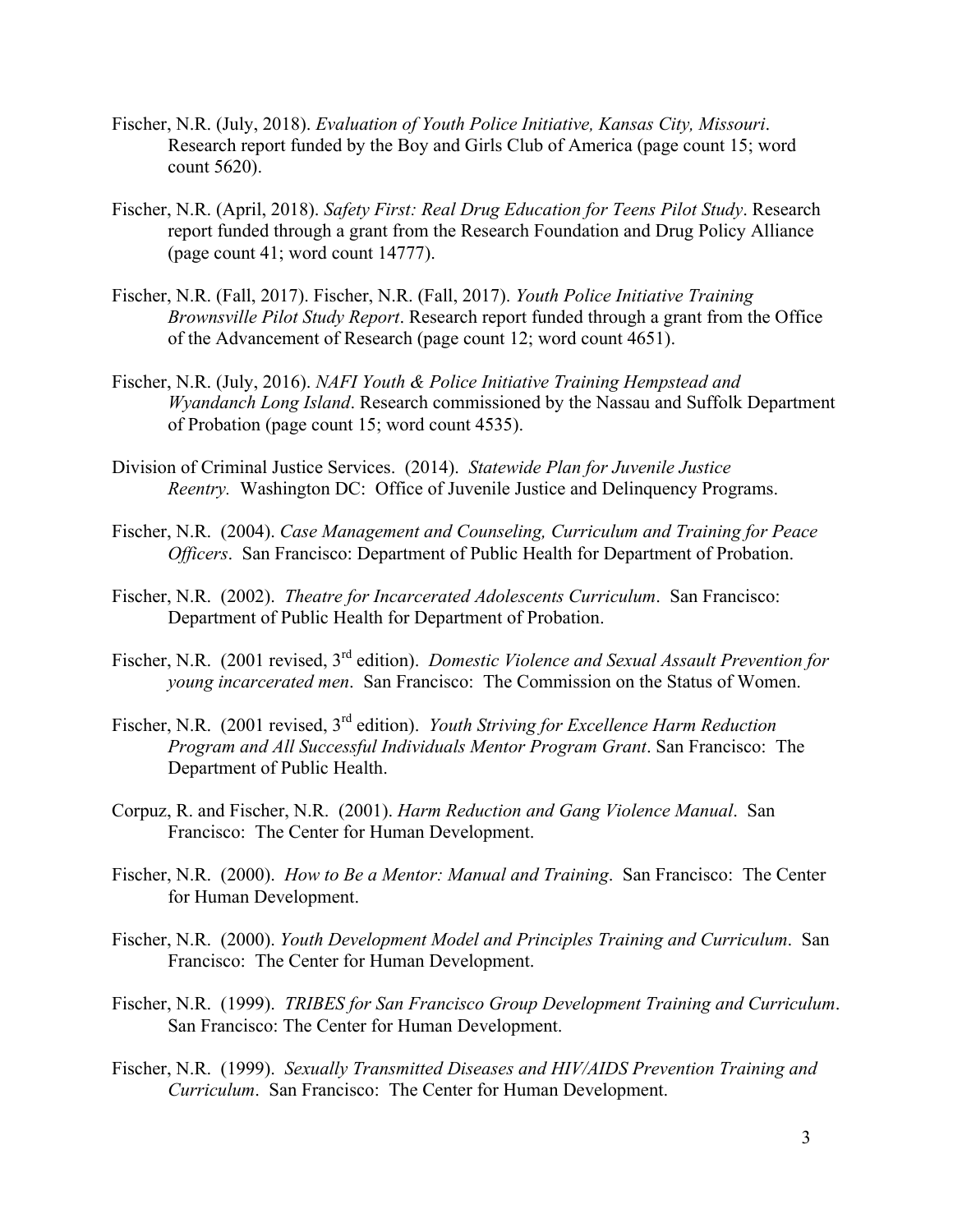- Fischer, N.R. (1999). *Substance Use Prevention Training and Curriculum*. San Francisco: The Center for Human Development.
- Fischer, N.R. (1999). *Nutrition and Hygiene for Youth Training and Curriculum*. San Francisco: The Center for Human Development.
- Fischer, N.R. (1999). *Harm Reduction for Adolescents Training and Curriculum*. San Francisco: The Center for Human Development.
- Fischer, N.R. (1998). *Domestic Violence and Sexual Assault Prevention Psycho-Educational Group Curriculum*. San Francisco: The Center for Human Development.
- Fischer, N.R. (1998). *Health Education for Adolescents Curriculum*. San Francisco: The Center for Human Development.
- Fischer, N.R. (1993). *Domestic Violence and Sexual Assault 101 Training and Curriculum*. Olympia, Washington: Safeplace.
- Fischer, N.R. (1993). *Lesbian Battering Manual*. Olympia, Washington: Evergreen State College.
- Fischer, N.R. (1993). *Rape and Oppression; Prevention Manual*. Olympia, Washington: Evergreen State College.

#### **Conference Presentations:**

- "Youth and Police: Making Peace," presented papers at the International Conference of Social Sciences in Rome, Italy, June, 2018.
- "Gender Differential: Keeping Young Women Out of Jail," presented paper at the American Society of Criminology annual meeting in Philadelphia, PA, November 2017.
- "Gender Differential: Young Women in the Juvenile Justice system," presented paper as panelist for Prisoner Reentry Institute symposium Criminalizing Gender: Best Practices, Programs And Policies That Make A Difference, April 2017.
- "Youth and Police- The Power of Peace," Presented paper at Touro College Graduate School of Social Work at annual Community Conference, 2015.
- "Using Practice Based Research to Inform Policy: From Jail to Community a Unique Case Study," Presented paper Third International Conference on Practice Research at Silberman School of Social Work at Hunter College, 2014.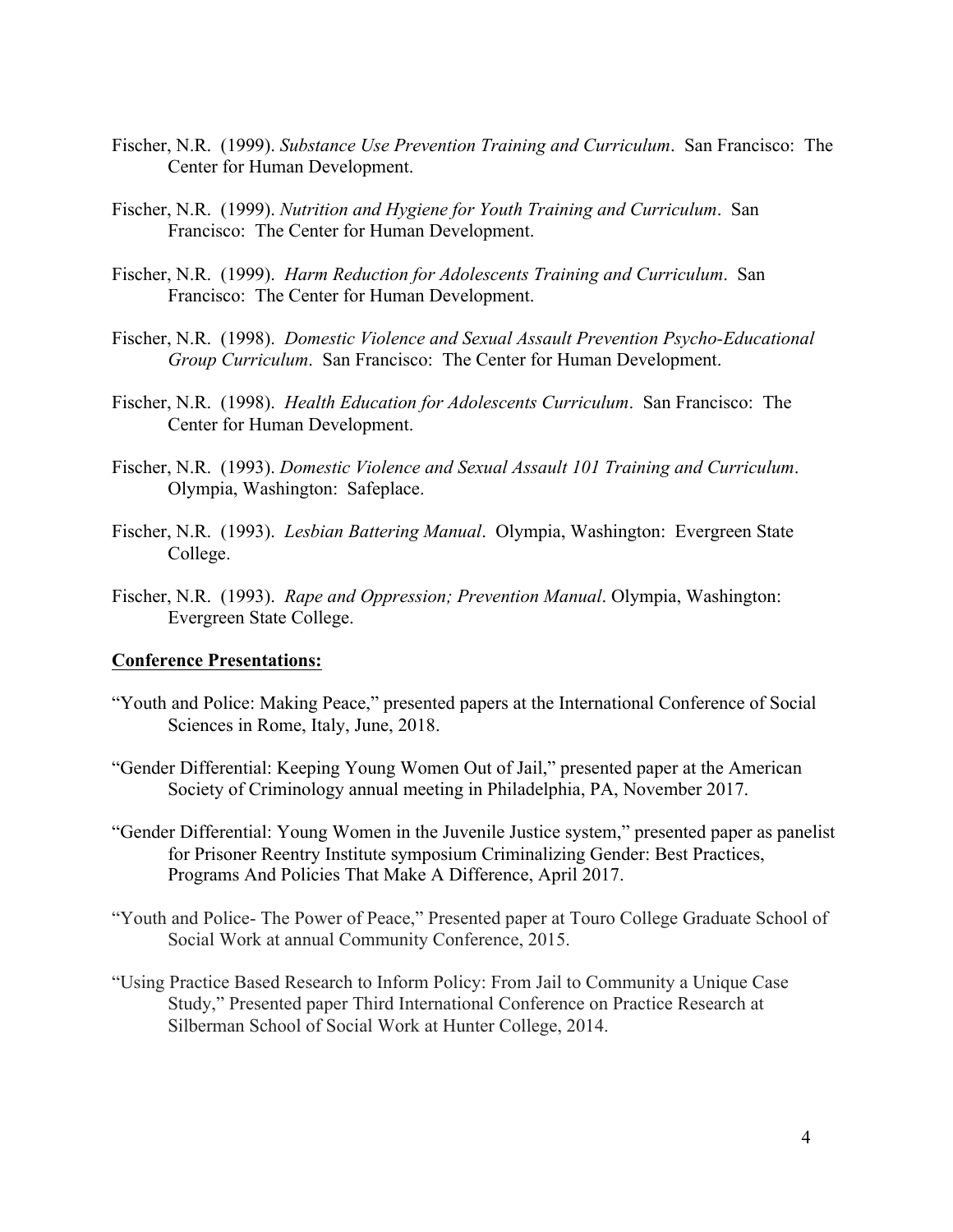- "Youth & Police Initiative Training," Presented paper and led workshop at The Association for Conflict Resolution Greater New York Chapter, Inc. (ACR-GNY) at John Jay University, 2009.
- "Drama-therapy," Presented paper and led work shop at national non-profit North American Family Institute's annual conference in Danvers, MA, 2008.
- "Harm Reduction in the Classroom," Presented paper to over at Harm Reduction Conference in San Francisco, CA, 2000.
- "Gender and Racial Aggression," Presented workshop to all freshmen classes at Evergreen State College in Olympia, WA., 1994-1995.
- "Rape and Oppression," Presented workshop to all freshmen classes at Evergreen State College in Olympia, WA., 1994-1995.
- "Domestic Violence and Sexual Assault 101," Presented workshop to all police officers and first year medial residents at Safeplace in Olympia, WA., 1994.

# **Research:**

**Principal Investigator: Conducted mixed methods evaluation of Youth Police Initiative** in Kansas City, Missouri, with Boys and Girls Club of Kansas City, summer 2018, 100 hours, attached contract and report.

**Principal Investigator: Conducted mixed methods pilot study to evaluate Safety First: Drug Education for Adolescents** for the Drug Policy Alliance and obtained IRB, spring 2018, 117 hours.

**Principal Investigator: Conducted interviews for contracted book** *Youth and Police the*  **Power of Peace** fall 2017, 40 hours through OAR grant, obtained IRB 2016 and have continued approval.

**Principal Investigator: Designed and conducted mixed methods pilot study of Youth Police Initiative in Brownsville, Brooklyn** summer 2017, 140 hours through OAR grant, obtained IRB and have continued approval.

**Aggregated, analyzed and wrote up findings of Youth & Police Initiative Training Hempstead and Wyandanch Long Island.** Research report commissioned by the North American Family Institute through Nassau and Suffolk Department of Probation and the Division of Criminal Justice Services, 2016.

**Conducted meta-analysis and Co-authored Statewide Plan for Juvenile Justice Reentry** OJJDP funded, New York State Office of Public Safety and Division of Criminal Justice Services, 2012-2013.

**Consultant, Wrap Around Services Westchester County**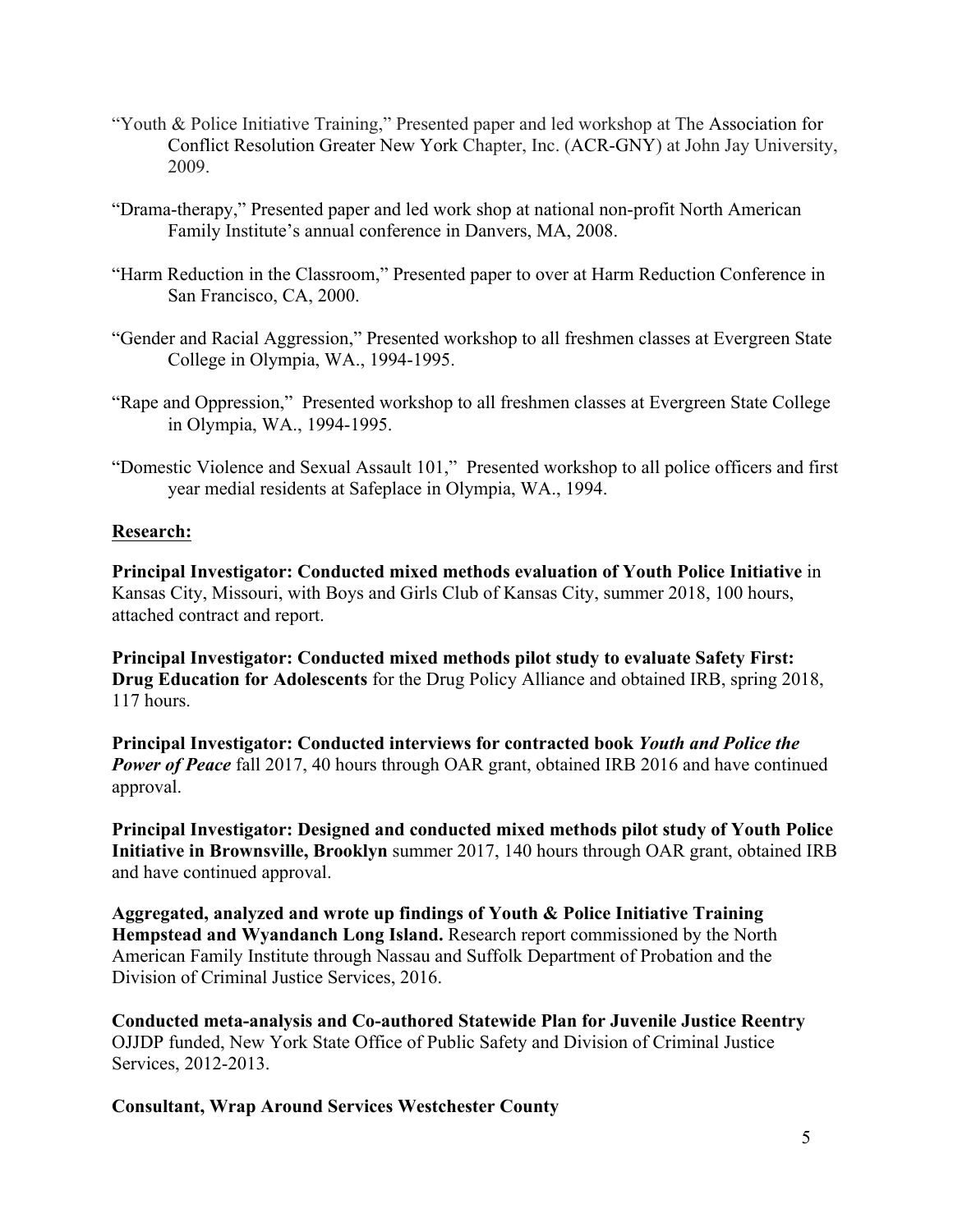Conducted meta-analysis for therapeutic foster care program serving youth with histories of sexual aggression and fire setting for DSS, 2004-2010.

### **Research Assistant, Connecticut Training School**

Conducted interviews with past Connecticut Training School detainees, their families and Training School staff to determine best practices for adjudicated youth in Connecticut at Yale Law School, New Haven, CT, 2004.

### **Principal Investigator, Domestic Violence and Sexual Assault Prevention Program Evaluation**

Designed and conducted quasi-experimental program evaluation in San Francisco, CA., 2001.

### **Chair of Committee, Strategic Plan for Youth Services in San Francisco**

Designed strategic planning process to evaluate gaps and overlap in youth services for the Public Health Department in San Francisco, CA, 1998-2001.

### **Chair of Committee, Client Satisfaction Surveys**

Designed and implemented tool to measure satisfaction of clients receiving services from San Francisco Department of Public Health programs 1998-2001.

### **Chair of Committee, Risk Assessment Surveys**

Designed and implemented tool to identify youth's public health needs in San Francisco 1998- 2001.

#### **Chair of Committee, Adolescent Addiction Severity Index**

Employed assessment tool and calculated results to determine necessary social services for youth in under-served San Francisco high schools 1998-2001.

# **Chair of Committee, Needs Assessment**

Developed and implemented needs assessment with Phoenix high school students, parents, teachers and staff; applied results to lobbying efforts for a sufficient budget to improve most impoverished school in San Francisco, CA. 1998-2001.

# **Principal Investigator, Chicago Public Housing Research**

Designed and conducted the study *Redevelopment of Chicago public housing*, a qualitative ethnography focusing on the Mother's Consent Decree that transformed conditions at Henry Horner Homes 1998.

#### **Teaching Experience:**

**Assistant Professor, John Jay School of Criminal Justice, NY, NY**.Taught in and co-directed Vera Fellows Program *Social Justice Seminar (391)*. Taught a Public Health class for Masters in Criminal Justice about mixed methods research methodology 2017-2018.

**Assistant Professor, John Jay School of Criminal Justice, NY, NY.** Co-directed Vera Fellows Program, taught *Justice Who's in and Who's Out: Deconstructing the "War on Terror" (100)*, *Moral Dilemmas The Substance of Substance Use: Drug Policy Then and Now (321)*, and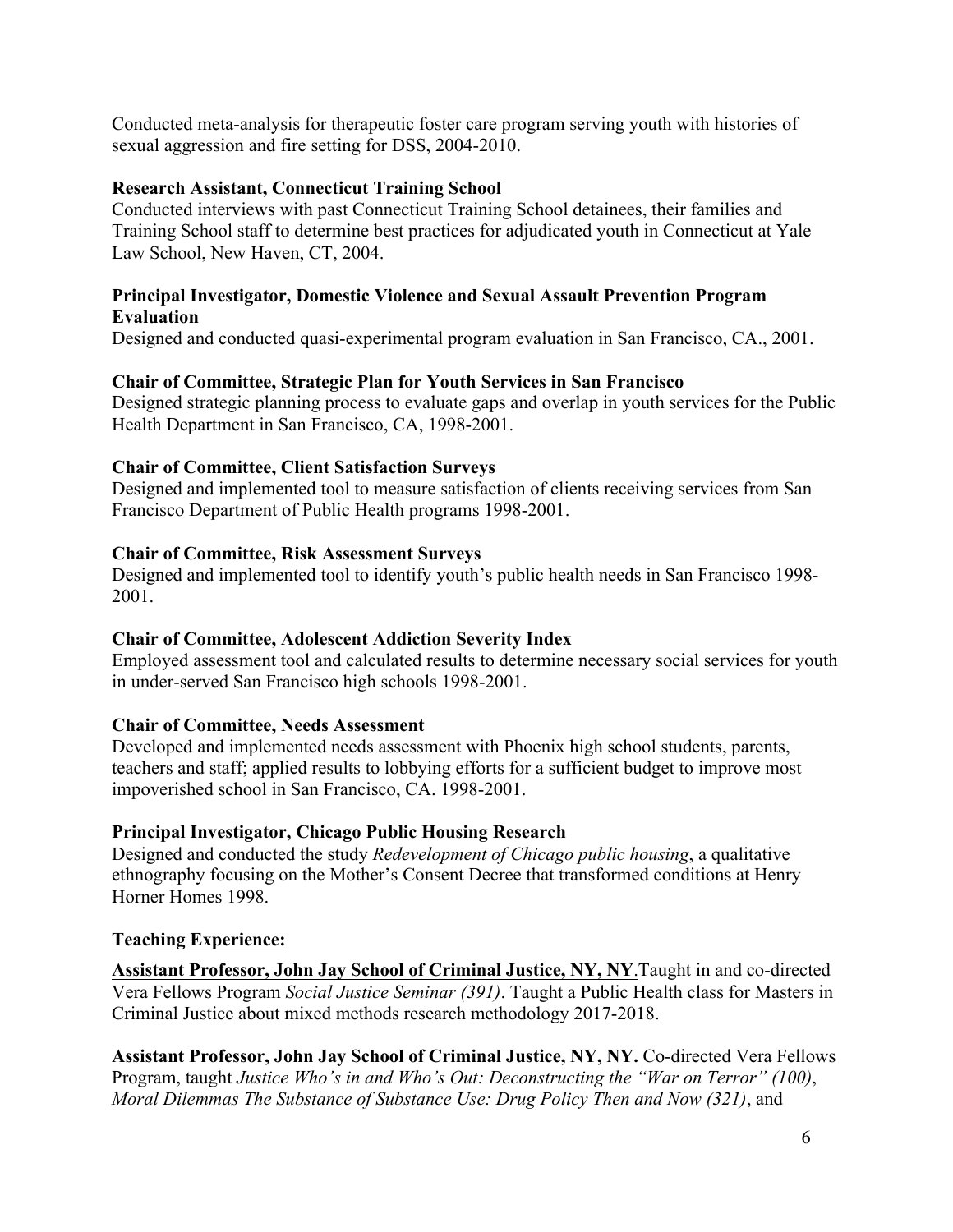*Alternate Worlds (134)* in the Interdisciplinary Studies Program: Chair Dr. Richard Haw, 2016- 2017.

**Assistant Professor, John Jay School of Criminal Justice, NY, NY.** Co-directed Vera Fellows Program, and taught *Vera Social Justice seminar, Justice Who's In and Who's Out, The Substance of Substance Use Drug Policy Then and Now* in the Interdisciplinary Studies Program: Chair Dr. Richard Haw, 2015.

**Sub-Assistant Professor, John Jay School of Criminal Justice, NY, NY.** Currently teaching and co-administrating Vera Fellows Program, *Learning from the Past: Community Policing* and *English 201* in the Interdisciplinary Studies Program: Chair Dr. Richard Haw, 2015.

**Sub-Assistant Professor, John Jay School of Criminal Justice, NY, NY.** Teaching and coadministrating Vera Fellows Program, *Justice Who's In and Who's Out*, *The Substance of Substance Use Drug Policy Then and Now* in the Interdisciplinary Studies Program: Chair Dr. Richard Haw, 2014.

**Adjunct Professor, John Jay School of Criminal Justice, NY, NY.** Teaching *Learning from the Past: Juvenile Justice and the 1980's* in the Interdisciplinary Studies Program: Chair Dr. Richard Haw, 2014.

**Adjunct Professor, John Jay School of Criminal Justice, NY, NY.** Teaching *Introduction to Criminal Justice* in the Law and Police Science Dept: Chair Dr. Maki Haberfeld, 2013.

**Adjunct Professor**, **Silberman School of Social Work at Hunter College, NY, NY. Taught three sections** of core graduate course *Human Behavior in the Social Environment*, *Child and Adolescent Mental Health* and one section of *Multi-Cultural Social Work*: Chair Dr. Elizabeth Danto, 2011-2013.

# **Adjunct Professor, Hunter College, NY, NY.**

Taught *Sociology, Social Welfare Policy* senior course: Sociology Department Chair Dr. Robert Perinbanayagam, 2007.

**Annual guest lecturer, The Graduate Center of the City University of New York Social Welfare Doctoral program**, *Research Methods,* "How to incorporate evidence based practice in Criminal Justice," 2009-2010.

**Annual guest lecturer Notre Dame de Namur University Belmont, CA.** *Sociology, Criminology and Community*, **"**Juvenile Justice in San Francisco," 2000-2004.

#### **Grants:**

2018 **\$35,000** (**successful**) grant from Drug Policy Alliance to be Principal Investigator of Safety First Real Drug Education for Teens pilot study replication in San Francisco, CA.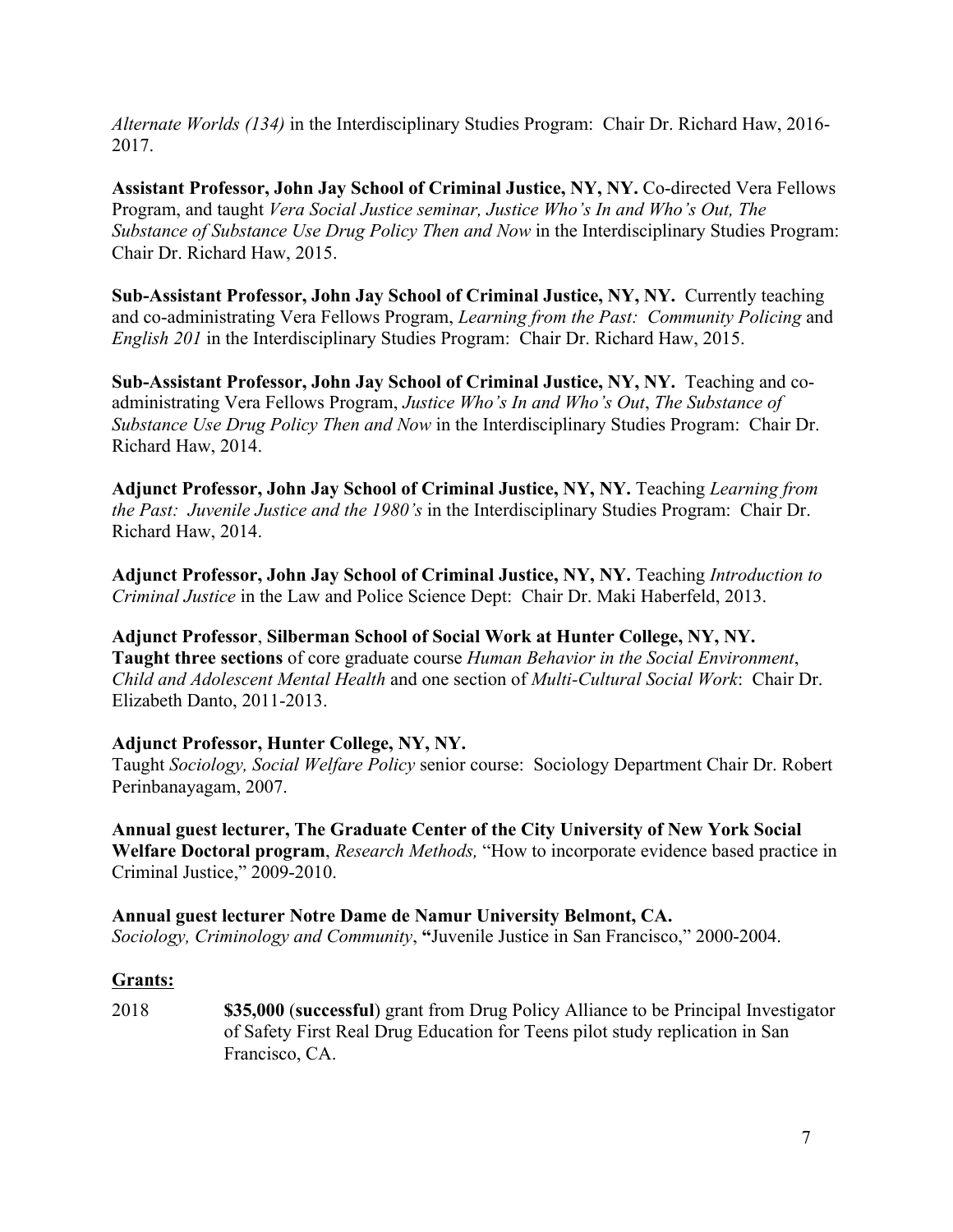| 2018      | \$15,600 (successful) grant from Greater Kansas City Boys and Girls Club to be<br>Principal Investigator for mixed methods research design and study of Youth<br>Police Initiative.                                                                                     |
|-----------|-------------------------------------------------------------------------------------------------------------------------------------------------------------------------------------------------------------------------------------------------------------------------|
| 2018      | \$8790.39 (pending) PSC CUNY enhanced grant for the continuation and<br>completion of an evaluation necessary to finish contracted book, Youth and Police<br>the Power of Peace.                                                                                        |
| 2018      | \$39,944 (rejected) from CUNY's Interdisciplinary Research Board research of<br>Youth Police Initiative for book project.                                                                                                                                               |
| 2018-17   | \$36,379.73 (successful) grant through the Research Foundation and Drug Policy<br>Alliance to be Principal Investigator for mixed methods research design and pilot<br>study of Safety First Real Drug Education for Teens.                                             |
| 2017      | \$4,000 (successful) grant in seed money from John Jay's Office of the<br>Advancement of Research to be Principal Investigator on field research for my<br>book project, Youth and Police the Power of Peace, that was just contracted for<br>publication by Routledge. |
| 2017      | \$39,944 (rejected) from CUNY's Interdisciplinary Research Board research of<br>Youth Police Initiative for book project.                                                                                                                                               |
| 2017      | \$536,761 (rejected) from the National Institute of Justice for work evaluating<br>different community policing strategies.                                                                                                                                             |
| 2016      | National Institute of Justice "Research and Evaluation in Support of the<br>Recommendations of the President's Task Force on 21st Century Policing" Mixed<br>Methods Evaluation. Pending response from NIJ, 2016.<br>\$914,296                                          |
| 2015      | National Institute of Justice, "Research and Evaluation" grant. Submitted and<br>rejected. Resubmitting 2016.<br>\$300,000                                                                                                                                              |
| 2012-2013 | Division of Criminal Justice Services, Department of Justice 2 <sup>nd</sup> Chance grant:<br>Juvenile Justice Reentry<br>\$750,000                                                                                                                                     |
| 2011-2013 | Governor's Office of Public Safety Youth Police, neighborhood based<br>violence Prevention and research and evaluation<br>\$200,000                                                                                                                                     |
| 2004-2010 | Department of Social Services Westchester County Foster and Kinship Care<br>\$3 million                                                                                                                                                                                 |
| 1998-2001 | County Substance Abuse Services San Francisco Public Health                                                                                                                                                                                                             |
|           | \$1.2 million<br>Commission on the Status of Women Domestic Violence and Sexual Assault<br>Prevention with Incarcerated young men<br>\$90,000                                                                                                                           |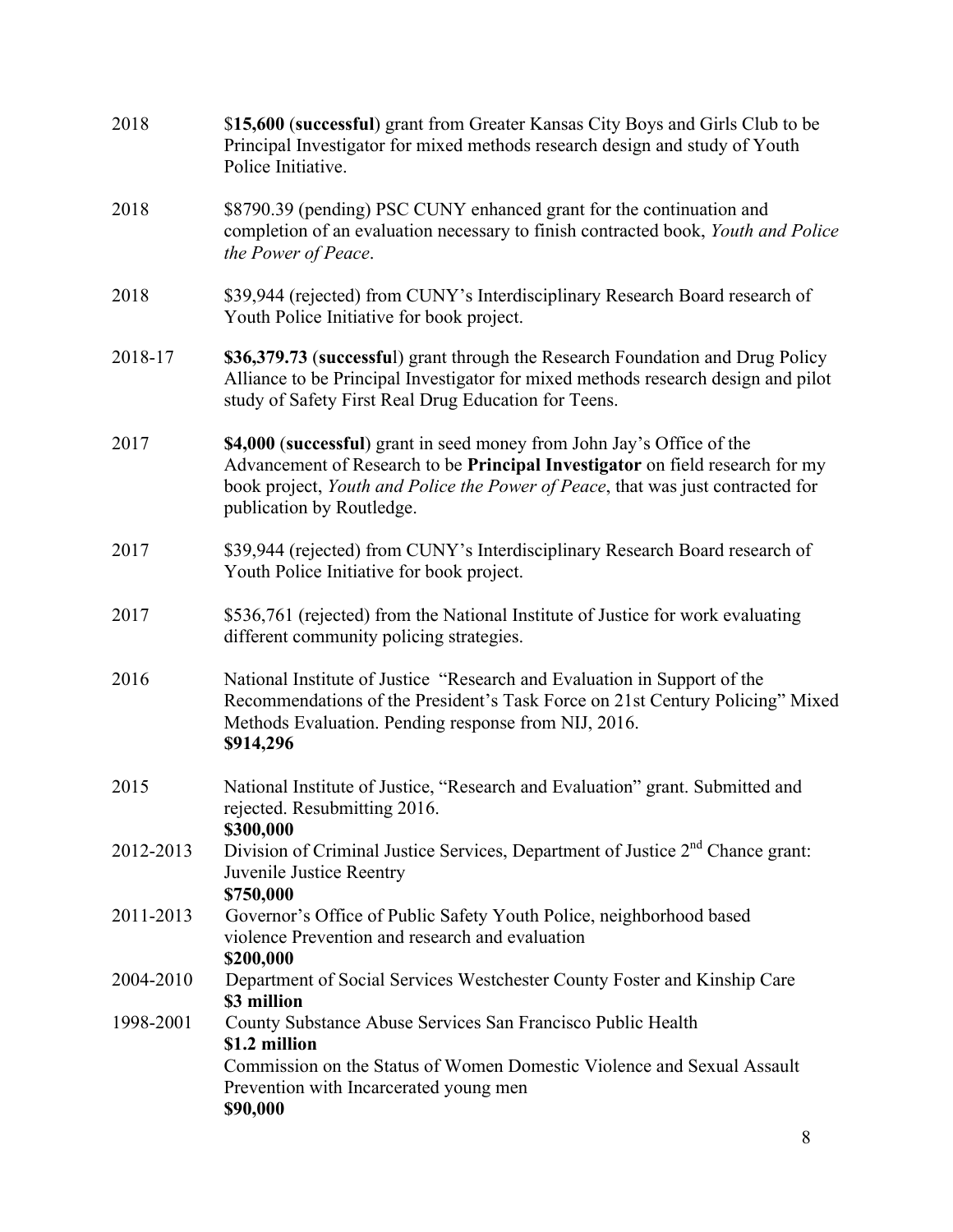# **Awards & Fellowships:**

2014 **The International Conference on Practice-Research** The Emerging Scholar Practice-Research Award 2007-2008 Hunter College University Fellow 2007-2008 School of Social Work University Fellow 2006-2007 School of Social Work University Fellow 2005-2006 School of Social Work University Fellow 2005-2006 City University Fellowship 2001 **San Francisco Dept. of Public Health**, **SF, CA.** Outstanding Achievement Award for excellence directing programs for youth in detention and under-resourced schools

# **Professional Clinical, Management & Policy Experience:**

# 10/2011-2014 *Director of Special Projects and Juvenile Reentry* **Governor's Office of Public Safety Deputy Secretary Office New York State, NY, NY.**

Administrate all Public Safety juvenile justice reentry program and policy development and implementation; co-authored statewide plan for juvenile justice reentry funded by OJJDP; Conduct research on criminal justice best practices, including writing white paper about batterer treatment, and identify funds through federal, state and county government and private entities; Direct on the ground efforts for Community Opportunities and Reinvestment (CORe) Initiative to address indicia of distress across systems in highest need NYS neighborhoods; develop and execute projects promoting crime prevention through environmental design to open door for CORe in distressed communities; and

All projects are reflected in Governor Cuomo's recent State of the State address.

# 11/2004-10/2011 *Regional Director/Agency Supervisor* **North American Family Institute, Danvers, MA.**

Developed and administrated a New York region of programs for high needs youth and their families with a national non-profit; Addressed policy issues through policy development and advocacy on a local, state and federal level as they relate to youth and families across governmental systems; Trained youth and police in cities throughout New York and Connecticut to address and prevent tensions between youth and police; Developed and executed work plan for a New York State vision of programs starting with *Westchester Wraparound,* a \$1.7 million intensive community-based therapeutic foster care treatment program in Westchester County, then a kinship Wraparound program, ending with the Bella juvenile reentry program in Brooklyn with the NYS Office of Children and Family Services totaling \$3 million; Collaborated with Department of Social Services, Probation, Community Mental Health and community based organizations; Developed program content and policies and procedures; Negotiated and lobbied for new foster care rate for New York State; Recruited, hired and trained staff; Recruited and trained foster care parents, and identified and selected youth; Provided clinical supervision to staff and clinical services to youth, birth and foster families; and Monitored and evaluated program efficacy and efficiency.

# 1/2002-5/2004*Psychiatric Social Worker***, Department of Public Health,**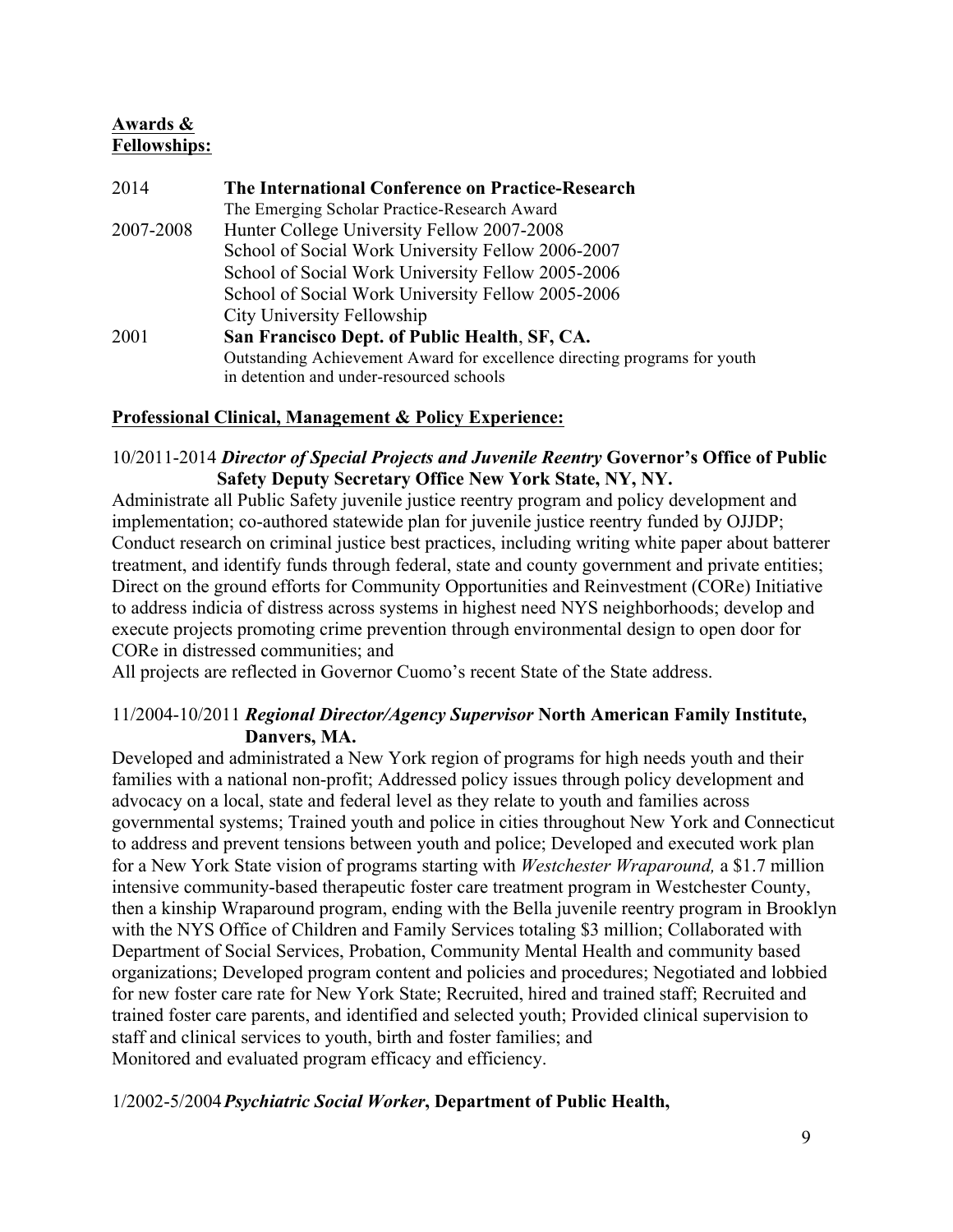# **San Francisco, CA.**

Provided mental health services and supervision at San Francisco County's Log Cabin Juvenile Detention facility for 45 adolescent males and their families; Provided mental health services to youth at San Francisco's juvenile hall Youth Guidance Center; Developed and implemented curriculum for psycho-educational violence reduction and art therapy groups; Designed and facilitated Case Management and Counseling training for facility staff; participated in multidisciplinary case review team to determine placement of youth; and Created collaboration with San Francisco Juvenile Domestic Violence Court to provide therapy to youth perpetrators, victims and witnesses of domestic violence.

# 2002 *Director***, with Writer Hanifah Walidah Trust Life Productions, Oakland, CA.**

Directed play about homophobia in the Black community: *Black folks Guide to Black Folks, play*  and *DVD*. Performed at the Black Box Theater and throughout the country at churches and schools.

# 8/1998-12/2001 *Program Director,* **Center for Human Development, San Francisco, CA.**

Directed San Francisco Office of non-profit organization focused on creating healthy communities through early prevention efforts including: Youth Striving for Excellence Health Education and Mentor Program at San Francisco Unified School Districts and Domestic Violence and Sexual Assault Prevention Program at San Francisco County's Log Cabin Juvenile Detention Facility; Wrote and managed grants of over \$350,000; and

Hired, supervised and evaluated staff; established fee for service mentor training; and, developed myriad curricula and trainings for staff, teachers, mentors and youth.

# 1997-1998 *Therapist/Group Coordinator,* **Youth Guidance, Albany Park High School, Chicago, IL.**

As intern, collaborated with multi-disciplinary team of service providers at a Chicago Public School on academic probation and at risk for closure; and Conducted individual therapy with students; founded and facilitated queer and questioning support group; co-developed curriculum and co-led support group for young men on probation in the Chicago juvenile justice system.

# 1995-1998 *Project Director/Events Coordinator/Actor*, **Music Theater Workshop, Chicago, IL.**

Directed HIV Prevention Theater Program with adolescent females adjudicated to the City-Girls programs at the Women's Treatment Center, a substance use treatment facility for women and girls from low-income backgrounds; Coordinated events, bringing current Senator Barack Obama as a guest speaker to discuss being a mentor; and Performed in violence prevention theater program.

# 1995-1996 *Program Coordinator/Counselor/Group Facilitator,* **Rainbow House, Chicago, IL.**

Created curriculum and planned program for pregnant and parenting adolescent females in a group home located at Rainbow House Domestic Violence Shelter; Counseled adolescent and adult women about treatment plans and issues related to emotional, physical and sexual abuse;

Facilitated support groups about sexual assault and domestic violence with adolescent and adult women; and Responded to crisis calls and developed safety plans with women experiencing violence.